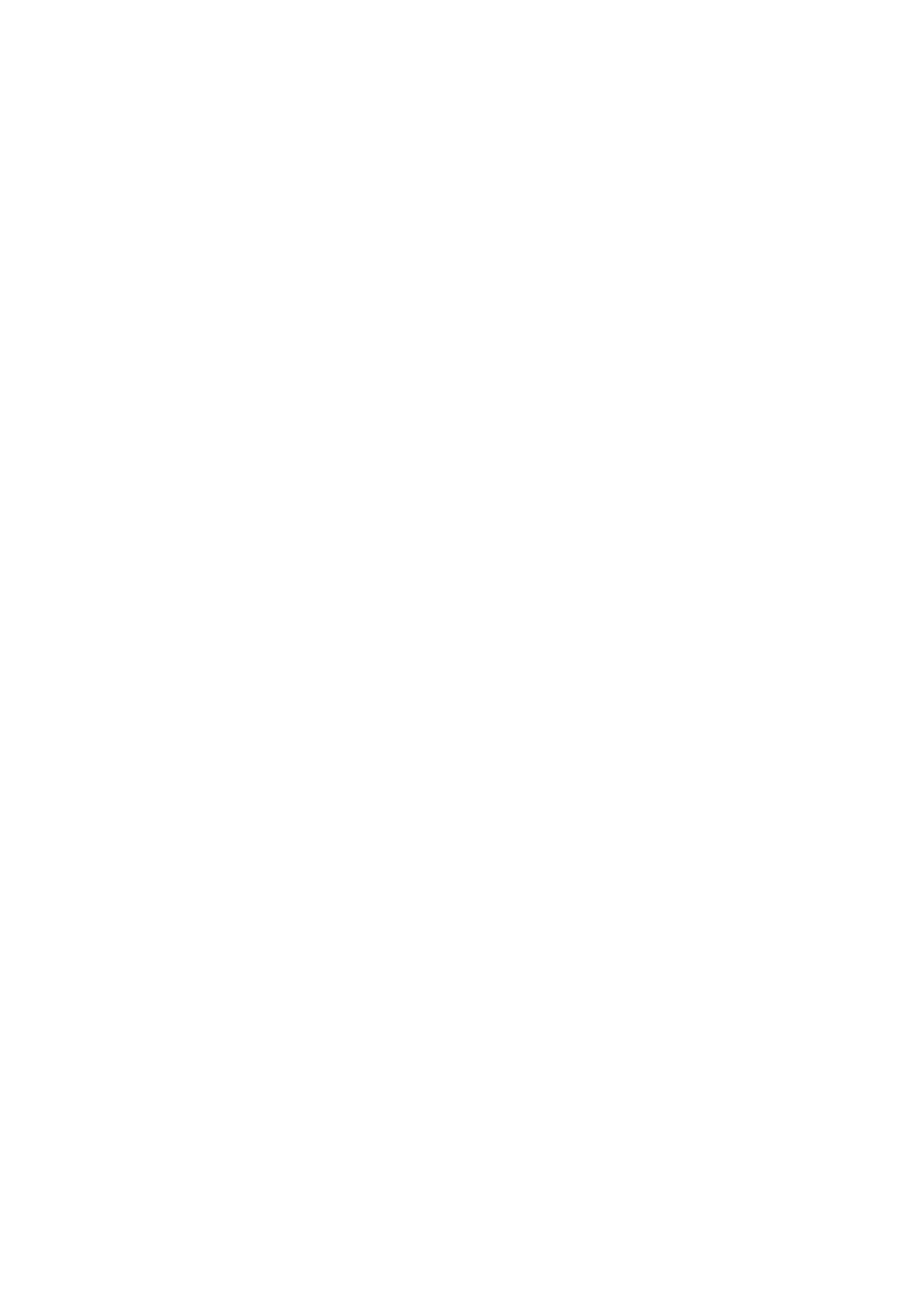|                                                             |                                                                                | <b>ABHISHEK INTEGRATIONS LIMITED</b>                                                                |                        |                              |                        |                        |  |
|-------------------------------------------------------------|--------------------------------------------------------------------------------|-----------------------------------------------------------------------------------------------------|------------------------|------------------------------|------------------------|------------------------|--|
|                                                             |                                                                                | 801, Venus Benecia, Pakvan Dining Lane, Opp. Rajpath Club, SG Highway, Bodakdev, Ahmedabad - 380053 |                        |                              |                        |                        |  |
|                                                             |                                                                                | CIN:L74999GJ2017PLC099749<br>CASH FLOW STATEMENT AS PER AS-3(REVISED) FOR THE YEAR ENDED            |                        |                              |                        |                        |  |
|                                                             |                                                                                | <b>Particulars</b>                                                                                  |                        | 2021-22<br>(Audited)         |                        | 2020-21<br>(Audited)   |  |
|                                                             |                                                                                |                                                                                                     | (Amounts)<br>in Lakhs) | <b>(Amounts</b><br>in Lakhs) | (Amounts)<br>in Lakhs) | (Amounts)<br>in Lakhs) |  |
| A:                                                          | <b>Cash from Operating Activities:</b>                                         |                                                                                                     |                        |                              |                        |                        |  |
|                                                             | Net Profit before Taxation                                                     |                                                                                                     | 62.00                  |                              | 15.58                  |                        |  |
|                                                             | <b>Adjustment For:</b>                                                         |                                                                                                     |                        |                              |                        |                        |  |
|                                                             | Depreciation                                                                   |                                                                                                     | 4.72                   |                              | 2.04                   |                        |  |
|                                                             | <b>Interest Received</b>                                                       |                                                                                                     | (5.48)                 |                              | (0.10)                 |                        |  |
|                                                             | <b>Interest Paid</b>                                                           |                                                                                                     | 6.76                   |                              | 2.78                   |                        |  |
|                                                             |                                                                                | <b>Operating Profit Before Working Capital Changes:</b>                                             |                        | 68.00                        |                        | 20.30                  |  |
|                                                             | <b>Adjustment For:</b>                                                         |                                                                                                     |                        |                              |                        |                        |  |
|                                                             | Increase/(Decrease) in Short-Term Borrowings                                   |                                                                                                     | 133.64                 |                              |                        |                        |  |
|                                                             | Increase/(Decrease) in Short-Term Provisions                                   |                                                                                                     | 1.62                   |                              |                        |                        |  |
|                                                             | Increase/(Decrease) in Other Current Liabilities                               |                                                                                                     | 38.48                  |                              | 24.18                  |                        |  |
|                                                             | Increase/(Decrease) in Trade Payables                                          |                                                                                                     | 47.12                  |                              | 28.70                  |                        |  |
|                                                             | Decrease/(Increase) in Trade Receivables                                       |                                                                                                     | (6.72)                 |                              | (134.70)               |                        |  |
|                                                             | Decrease/(Increase) in Inventories                                             |                                                                                                     | (296.79)               |                              | (55.48)                |                        |  |
|                                                             |                                                                                | Decrease/(Increase) in Short Term Loans and Advances                                                | (83.37)                |                              | (46.43)                |                        |  |
|                                                             | Decrease/(Increase) in Other Current Assets                                    |                                                                                                     | (2.61)                 |                              | (0.10)                 |                        |  |
|                                                             | <b>Cash Generated From Operations</b>                                          |                                                                                                     |                        | (168.63)<br>(100.63)         |                        | (183.83)<br>(163.53)   |  |
|                                                             |                                                                                |                                                                                                     |                        |                              |                        | 4.05                   |  |
|                                                             | <b>Income Tax Paid</b>                                                         | Net Cash From Operating Activities (A)                                                              |                        | 9.68<br>(110.31)             |                        | (167.58)               |  |
| <b>B:</b>                                                   | <b>Cash Flow From Investment Activities:</b>                                   |                                                                                                     |                        |                              |                        |                        |  |
|                                                             | <b>Purchase of Fixed Assets</b>                                                |                                                                                                     | (144.69)               |                              | (21.27)                |                        |  |
|                                                             | Sale of Fixed Assets                                                           |                                                                                                     |                        |                              |                        |                        |  |
|                                                             | <b>Interest Received</b>                                                       |                                                                                                     | 5.48                   |                              | 0.10                   |                        |  |
|                                                             | Decrease/(Increase) in Other Non-Current Assets                                |                                                                                                     | (144.60)               |                              | (7.70)                 |                        |  |
|                                                             | Investments                                                                    | Net Cash from Investment Activities (B)                                                             |                        | (283.81)                     |                        | (28.87)                |  |
|                                                             |                                                                                |                                                                                                     |                        |                              |                        |                        |  |
| C:                                                          | <b>Cash Flow From Financing Activities:</b>                                    |                                                                                                     |                        |                              |                        |                        |  |
|                                                             | Proceeds From Long Term Borrowings                                             |                                                                                                     | 53.20                  |                              | 15.00                  |                        |  |
|                                                             | Repayment of Long Term Borrowings                                              |                                                                                                     | (4.31)                 |                              | (2.92)                 |                        |  |
|                                                             | Increase/(Decrease) in Long-Term Provisions                                    |                                                                                                     | 1.93                   |                              | 1.06                   |                        |  |
|                                                             | <b>IPO Expenses</b>                                                            |                                                                                                     | (50.00)                |                              |                        |                        |  |
|                                                             |                                                                                | Decrease/(Increase) in Long Term Loans and Advances                                                 | (96.81)                |                              | (61.01)                |                        |  |
|                                                             |                                                                                | Proceeds from Share Capital & Securities Premium                                                    | 495.00                 |                              | 256.97                 |                        |  |
|                                                             | <b>Interest Paid</b>                                                           |                                                                                                     | (6.76)                 |                              | (2.78)                 |                        |  |
|                                                             | Net Cash from Financing Activities (C)                                         |                                                                                                     |                        | 392.25                       |                        | 206.32<br>9.87         |  |
|                                                             | Net Increase in Cash & Cash Equivalents                                        |                                                                                                     |                        | (1.87)                       |                        | 15.33                  |  |
|                                                             | Cash & Bank Equivalents at the Beginning<br>Cash & Bank Equivalents at the End |                                                                                                     |                        | 25.20<br>23.33               |                        | 25.20                  |  |
|                                                             |                                                                                |                                                                                                     |                        |                              |                        |                        |  |
|                                                             | For, ABHISHEK INTEGRATIONS UMITED                                              |                                                                                                     |                        |                              |                        |                        |  |
|                                                             |                                                                                | Q                                                                                                   |                        |                              |                        |                        |  |
|                                                             |                                                                                | ntegration                                                                                          |                        |                              |                        |                        |  |
| SANJAY NARBADA DUBEY<br>weller<br>DIN:02218614<br>Ahmedabad |                                                                                |                                                                                                     |                        |                              |                        |                        |  |
|                                                             |                                                                                |                                                                                                     |                        |                              |                        |                        |  |
|                                                             | <b>Managing Director</b><br>Date: 06/05/2022                                   |                                                                                                     |                        |                              |                        |                        |  |
|                                                             | Place: Ahmedabad                                                               |                                                                                                     |                        |                              |                        |                        |  |
|                                                             |                                                                                |                                                                                                     |                        |                              |                        |                        |  |